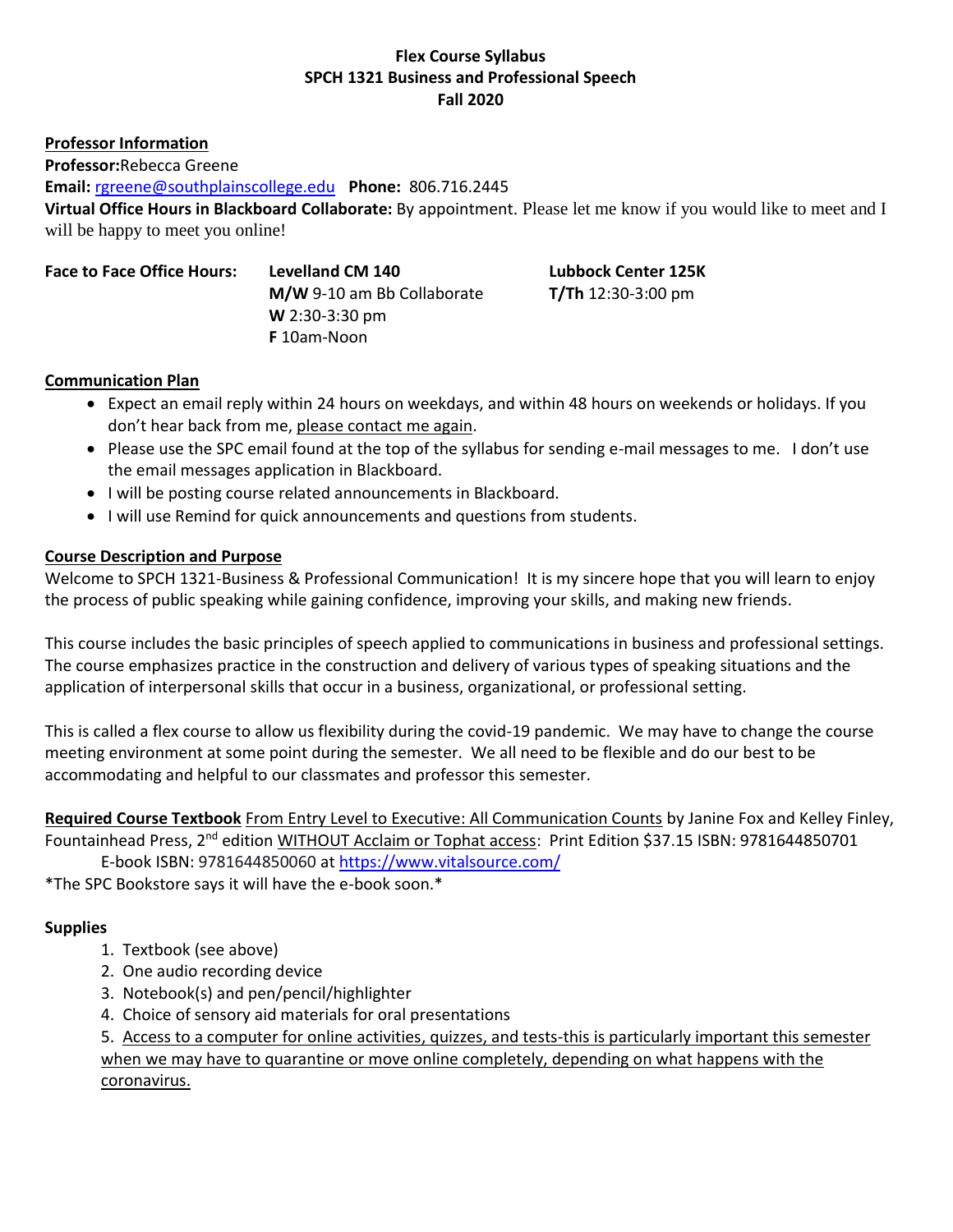## **Core Objectives satisfied**

- Communication Skills to include effective development, interpretation and expression of ideas through written, oral and visual communication
- Critical Thinking to include creative thinking, innovation, inquiry, and analysis, evaluation and synthesis of information
- Team Work to include the ability to consider different points of view and to work effectively with others to support a shared purpose or goal
- Social Responsibility to include intercultural competence, knowledge of civic responsibility, and the ability to engage effectively in regional, national, and global communities
- Personal Responsibility to include the ability to connect choices, actions and consequences to ethical decision-making

# **This course satisfies a Core Curriculum Requirement:** Institutional Foundational Component Area (090)

# **Course Outcomes**

Upon completion of this course, the student should be able to demonstrate proficiency in the following areas:

- 1. **Communication Process:** Understand and apply the communication process.
- 2. **Communication Systems and Cultures:** Develop an awareness and understanding of communication systems and cultures.
- 3. **Verbal Communication:** Identify, prepare, and deliver clear messages and presentations.
- 4. **Nonverbal Communication:** Understand, define, utilize, and interpret different categories of nonverbal communication.
- 5. **Listening:** Understand the causes of poor listening, and realize the organizational and personal benefits of active listening.
- 6. **Interviewing:** Identify different types of interviews, evaluate effective interview skills, prepare job interview documents, and conduct an effective information gathering interview.
- 7. **Small Groups:** Identify the characteristics of small groups, identify the steps used for problem solving, and understand leadership tasks as well as functional and dysfunctional team behaviors.
- 8. **Public Speaking:** Successfully prepare and deliver multiple credible, confident presentations. Evaluate the speaking skill and content of other speakers.

# **Course Requirements**

- 1. To read the information assigned; you will be tested on this material, in addition to class lecture/discussion materials on scheduled exams.
- 2. To take thorough notes and study all lecture material, informational handouts, and assigned readings.
- 3. To actively participate in class discussions and group activities.
- 4. To show maturity and professionalism in preparation of assignments and in classroom behavior.
- 5. To show courteousness to fellow classmates/speakers.
- 6. To initiate consultations with the instructor whenever assistance is needed regarding class assignments.
- 7. To appropriately cite information obtained from other sources, both in written and verbal formats. Please refer to the academic honesty section below for further details.
- 8. To initiate withdrawal from the course if absences become excessive.

# **Student Code of Conduct Policy**

Any successful learning experience requires mutual respect on the part of the student and the instructor. Neither instructor nor student should be subject to others' behavior that is rude, disruptive, intimidating, aggressive, or demeaning. Student conduct that disrupts the learning process or is deemed disrespectful or threatening will not be tolerated and may lead to disciplinary action and/or removal from class.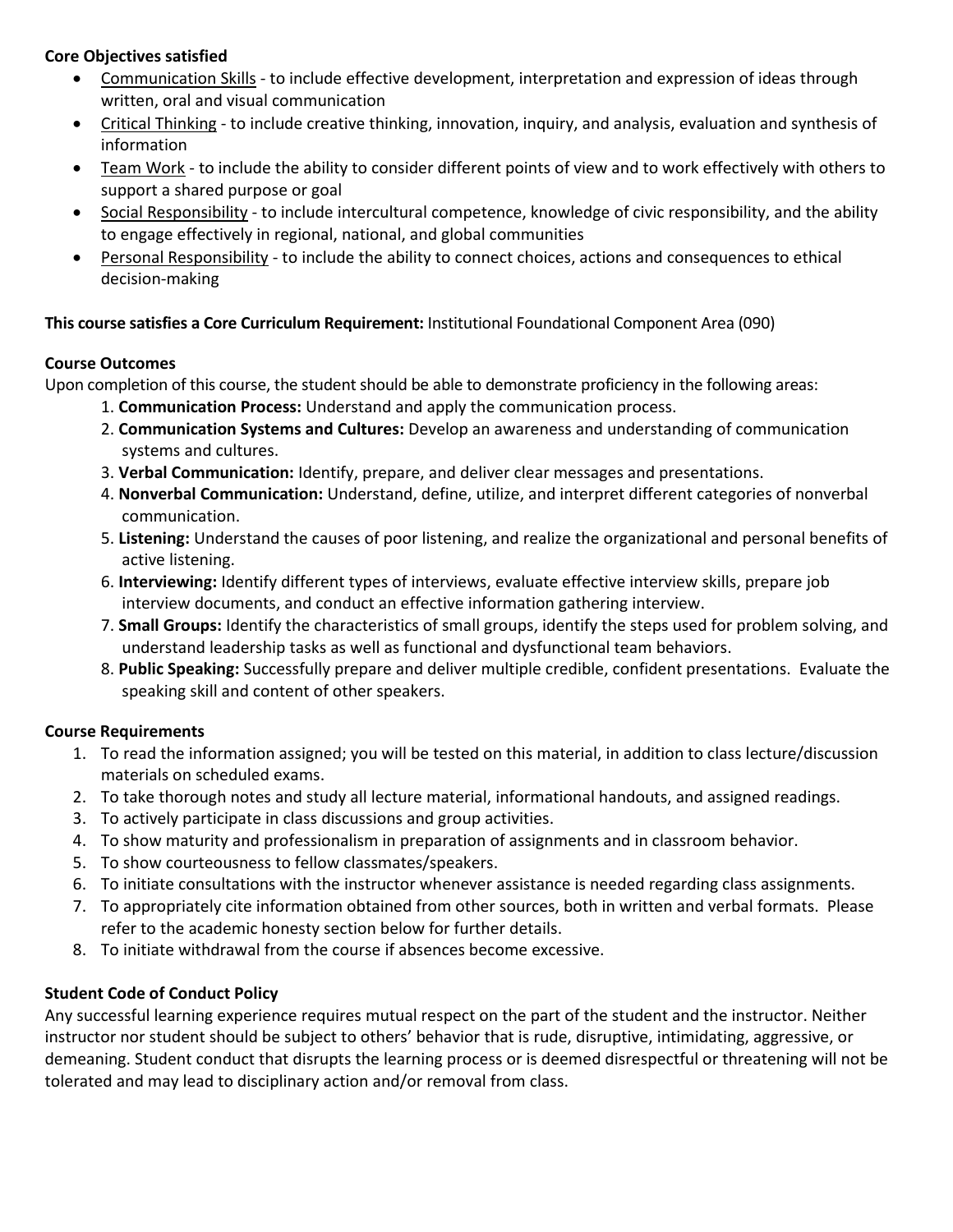## **Plagiarism and Cheating**

Students are expected to do their own work on all outlines, quizzes, presentations, examinations, and papers. Failure to comply with this policy will result in an F for the assignment and can result in an F for the course if circumstances warrant.

Plagiarism violations include, but are not limited to, the following:

- 1. Turning in an outline or paper that has been purchased, borrowed, or downloaded from another student, an online term paper site, or a mail order term paper mill;
- 2. Cutting and pasting together information from books, articles, other papers, or online sites without providing proper documentation;
- 3. Using direct quotations (three or more words) from a source without showing them to be direct quotations and citing them; or
- 4. Missing in-text or verbal citations.

Cheating violations include, but are not limited to, the following:

- 1. Obtaining an examination by stealing or collusion;
- 2. Discovering the content of an examination before it is given;
- 3. Using an unauthorized source of information (notes, textbook, text messaging, internet, apps) during an examination: **I expect you to use notes and the textbook for quizzes**
- 4. Entering an office or building to obtain unfair advantage;
- 5. Taking an examination for another;
- 6. Altering grade records;
- 7. Copying another's work during an examination or on a homework assignment;
- 8. Taking pictures of a test, test answers, or someone else's paper.

## **Course Organization**

This course is organized into weeks. You can access the weeks by clicking on the Course Content link on the Course Menu in Blackboard. Each week will contain a combination of reading assignments, lecture videos or screencasts, links to additional readings and/or video material, and other content that will help you understand the focus of that particular week. Additionally, there will be various assessments included each week, such as quizzes, learning activities, major assignments discussion boards and comments, video conferences, speeches, and peer and selfevaluations. Check the course schedule to see the specific assessments included each week and specific due dates for each assessment.

You can access your grades on the Blackboard Course Menu (My Grades). Grades will be posted after the due date and after all assignments have been graded. Speech Grading Rubrics will be made available to you when speeches are assigned so that you can prepare for my assessment methods.

Your final grade will be determined as follows:

- To earn an A, you need 89.5%
- To earn a B, you need 79.5%
- To earn a C, you need 69.5%
- To earn a D, you need 59.5%
- If your percentage is 59.4 or less, you will earn an F

If you have questions about or are concerned about a specific grade you earned, you will need to email me or visit me in virtual or face-to-face office hours to discuss the grade. If you want to appeal a grade you earned on a specific assignment, you have one week after the grade has been posted in Blackboard to approach your instructor about your questions or concerns. After one week, I will consider the matter closed. When you approach me after viewing your grade, you are expected to have revisited the assignment or speech description, the grading rubric, and the feedback provided to you by me.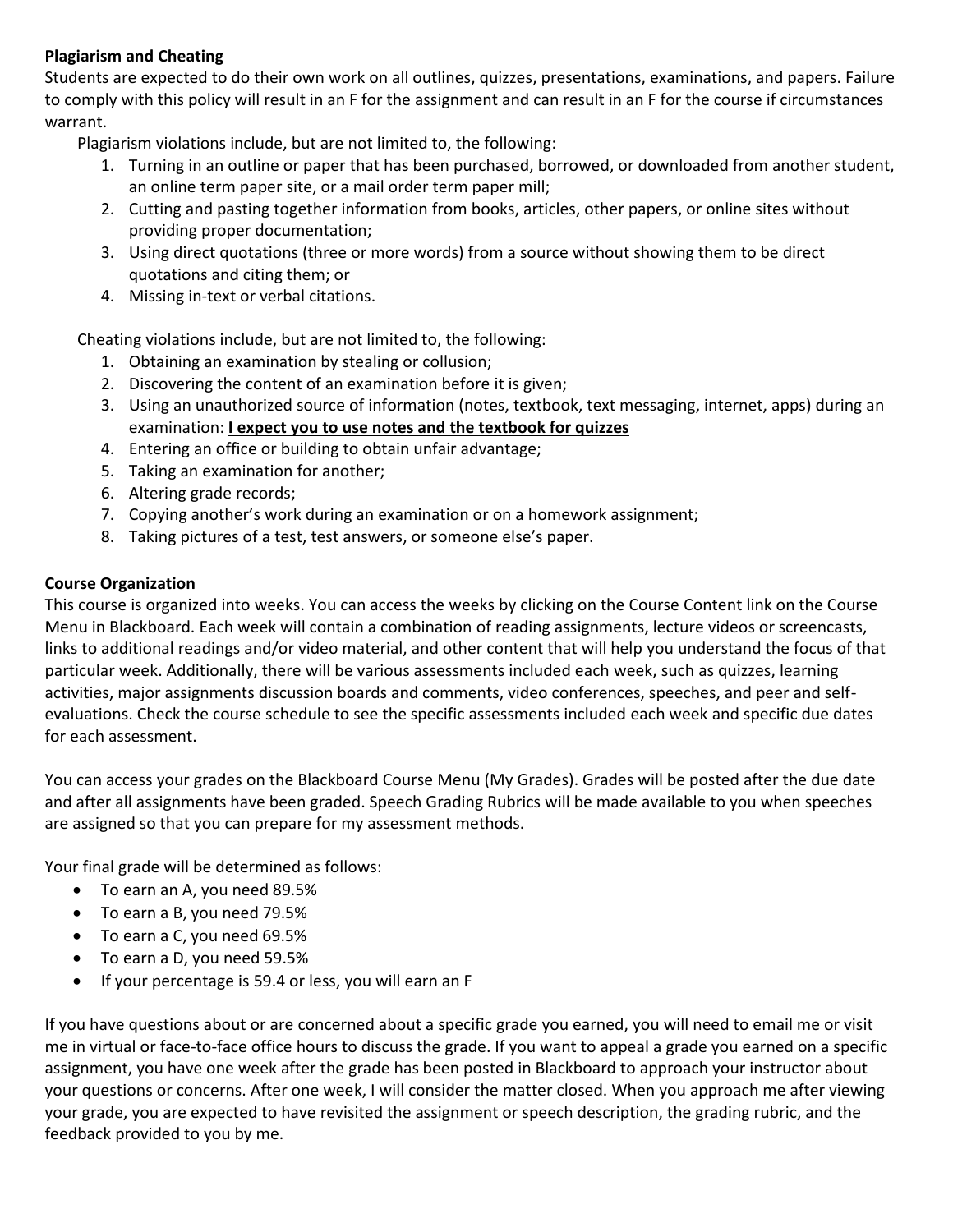## **Grade Distribution**

| Test 1                         | 7%-100 points                         |
|--------------------------------|---------------------------------------|
| Test 2                         | 8%-100 points                         |
| Test 3                         | 10%-100 points                        |
| Cover Letter/Resume Assignment | 10%-100 points                        |
| Career Research Interview      | 10%-100 points                        |
| Introduction Presentation      | 10%-100 points                        |
| <b>Persuasive Presentation</b> | 10%-100 points                        |
| Informative Presentations      | 10%-100 points                        |
| Quizzes                        | 10%-all quiz scores averaged          |
| Participation/Activities       | 15%-all participation points averaged |

## **Course Work**

- 1. **Presentations** You will deliver two major and several group impromptu speeches in the course. More information about speech purposes and topics, instructions, and assessment methods will be included in the weeks. Below you will find basic information about each speech.
	- The Introductory Speech will be delivered to your audience face to face if we are still meeting in that format when this speech is delivered.
	- The Persuasive Speech will be delivered to your audience face to face if we are still meeting in that format when this speech is delivered.
	- The Informative Speech will be recorded and you will inform me about your career research interview. You must be an attentive audience member for presentations given during your scheduled group time, and you must complete all speeches to pass this course. Points will be deducted from your presentation if you are late, not ready when it is your turn to speak, and/or not an attentive and respectful audience member. Additional information can be found within weekly folders.
- 2. **Peer and Self-Evaluations** You will complete peer evaluations and self-evaluations. These evaluations will give you the opportunity to reflect on your own speeches and the speeches of your group members.
- 3. **Chapter and Lecture Quizzes** You will take quizzes based on chapter and supplemental readings, lecture videos, and any other supplemental material presented in each week.
- 4. **Learning Participation &Activities** You will complete learning activities designed to help you apply course material and prepare for your upcoming speeches.
- 5. **Vlog Entries and Vlog Group Comments** You will create 1-2 minute vlogs (Video Blogs) related to course and module material. These vlog entries will require you to summarize content, apply content to your personal life, reflect on your experiences in the course, practice skills taught in the course, and ask questions of your group members. Additionally, you will respond to the questions posed in the vlog entries of your group members.
- 6. **Exams** There will be 3 major exams during the course.

## **Late Work Policy**

Quizzes, learning activities, discussions, vlogs/comments, speeches, and peer and self-evaluations are due by 11:59pm Central Standard Time on the due date listed on the Course Schedule.

Speeches are mandatory. Because our meeting times are strictly scheduled**, you are allowed to make-up ONE speech only**. The instructor determines the date/time of the makeup and it will result in a deduction of points of 20 pts.

Students who enroll in a course but have "Never Attended" by the official census date, as reported by the faculty member, will be administratively dropped by the Office of Admissions and Records.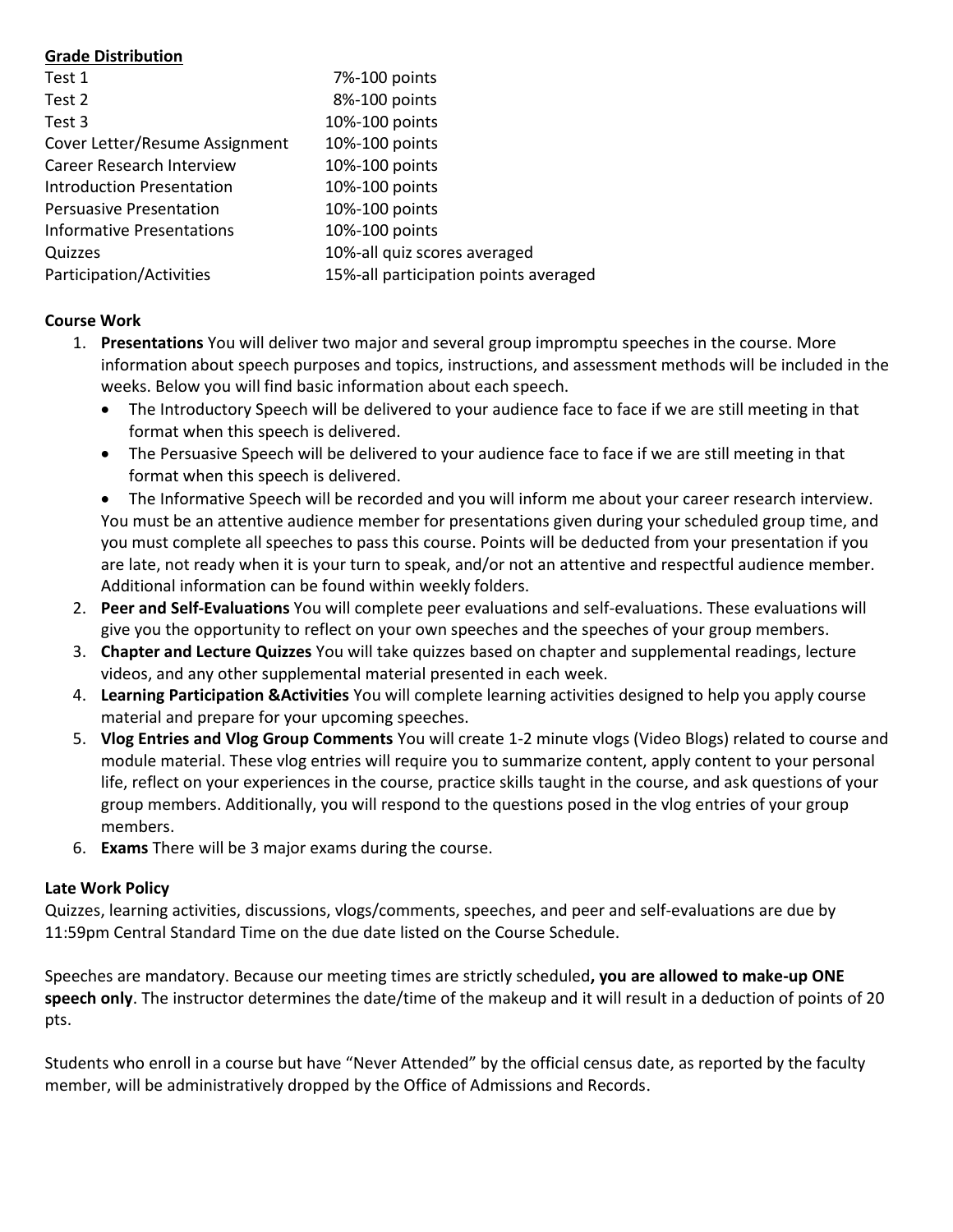## **Make-Up Policy**

Make-up work is NOT guaranteed. When an unavoidable reason for class absence arises, such as illness, an official trip authorized by the college or an official activity, the instructor **may** permit the student to make up work missed. If a student must be absent to represent the college, she/he should advise the instructor beforehand and should have a signed permit from his/her coach or sponsor. In such cases, it is the student's responsibility to complete work missed within a reasonable amount of time as determined by the instructor. Each student must make an appointment with the instructor to make arrangements for make-up work. **Late work will not receive full credit**.

## **Course and Technical Help**

Do not hesitate to call or e-mail me if you have course-related questions. I am here to guide you through the course. Generally, I will try to respond to calls and e-mails within 24 hours during the week.

Be aware that the Instructional Technology office and Blackboard both recommend using a browser other than Internet Explorer when using Blackboard.

Please realize that this is not a computer class, so our content is business and professional communication, not Windows or Word processing. I can answer any questions about the course content or assignments, but I will be no help with technical problems.

# **Blackboard Support**

For Blackboard support you make refer to the following resources:

- 1. When you log into Blackboard (BB), at the very top of the page, you will see a question mark icon with the word help next to it. Click on that icon.
- 2. You may also contact Secretary to the Director of Instructional Technology Ext. 2180 Direct: 806-716-2180 [blackboard@southplainscollege.edu](mailto:jetucker@southplainscollege.edu)
- 3. On the Student tab of MySPC, there is a menu of folders on the left. Click the folder labeled "Distance Education" for more information about blackboard and web browser.

# **Professor Expectations of the Student**

- You are expected to log into the Blackboard course **at LEAST 3 times/week** to be aware of possible announcements/reminders and to pace your progress in the course.
- Higher institutions recommend that students plan to spend 2-3 hours of outside study for every 1 hour of inclass time. For a flex 3 credit-hour semester class, that means a total time investment of 9-12 hours per week. This is a time investment! Make sure you have the time.
- Online and in-class course activities promote learning and the creation of a learning community, so they are encouraged and expected.
- Students are expected to maintain an environment conducive to learning, which includes "netiquette" (Internet etiquette). Ensure that your e-mail messages, discussion board postings, and other electronic communications are thoughtful. Be concise and clear. Diverse opinions are welcome in this course, and you are expected to demonstrate an open mind and courtesy when responding to the thoughts and ideas of others. If you disagree with someone, respond with respect.

I encourage you to read written responses to yourself out loud before you post them. I often catch my own awkward phrasing and other mistakes when I read my written words out loud BEFORE I hit send/submit.

## **Fall 2020 Facemask Policy**

It is the policy of South Plains College for the Fall 2020 semester that as a condition of on-campus enrollment, all students are required to engage in safe behaviors to avoid the spread of COVID-19 in the SPC community. Such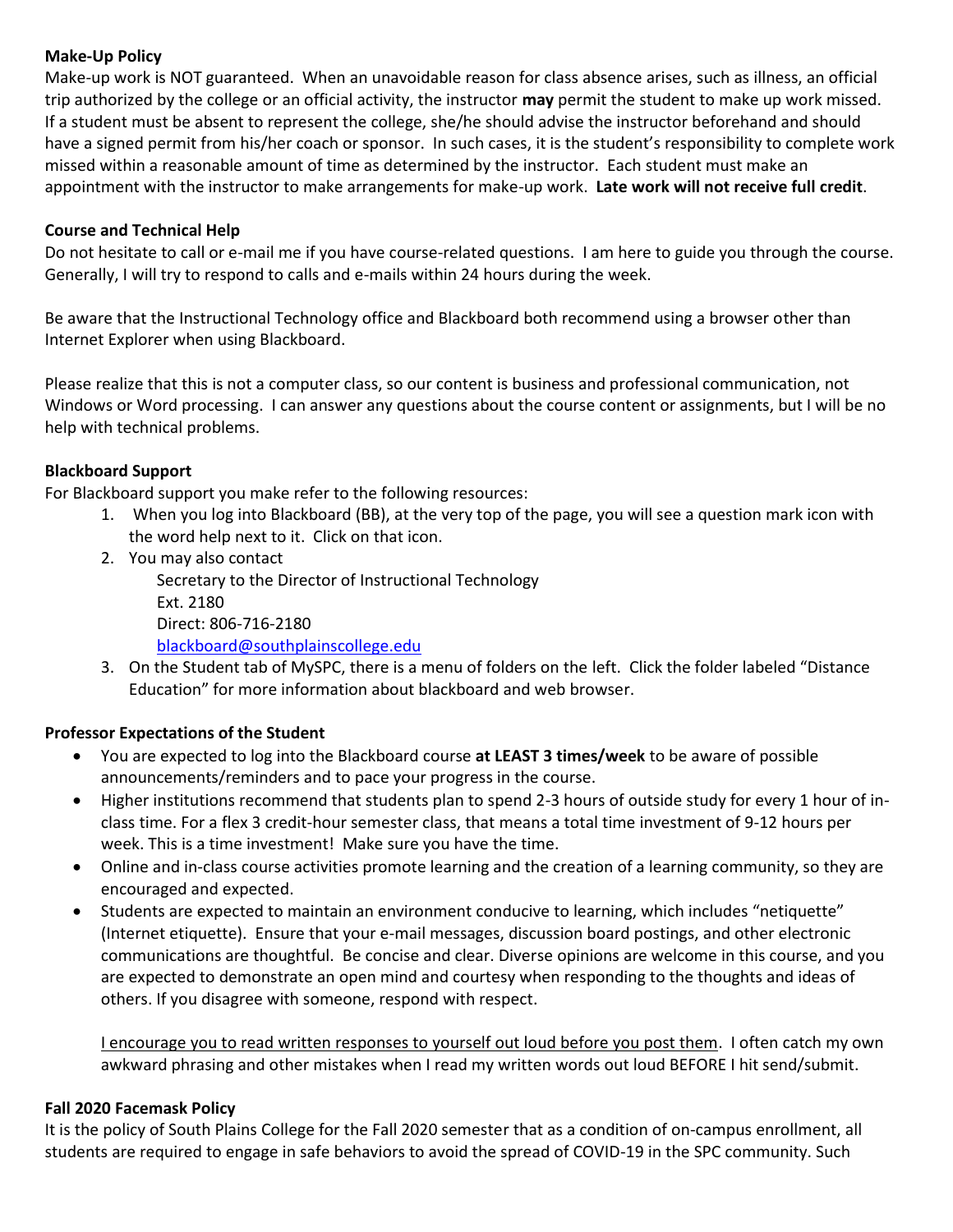behaviors specifically include the requirement that all students properly wear CDC-compliant face coverings while in SPC buildings including in classrooms, labs, hallways, and restrooms. Failure to comply with this policy may result in dismissal from the current class session. If the student refuses to leave the classroom or lab after being dismissed, the student may be referred to the Dean of Students on the Levelland campus or the Dean/Director of external centers for Student Code of Conduct Violation.

## **Diversity Statement**

In this class, the teacher will establish and support an environment that values and nurtures individual and group differences and encourages engagement and interaction. Understanding and respecting multiple experiences and perspectives will serve to challenge and stimulate all of us to learn about others and the different ways we experience the world. By promoting diversity and intellectual exchange, we will not only mirror society as it is, but also model society as it can and should be.

## **ADA Statement**

Students with disabilities, including but not limited to physical, psychiatric, or learning disabilities, who wish to request accommodations in this class should notify the Disability Services Office early in the semester so that the appropriate arrangements may be made. In accordance with federal law, a student requesting accommodations must provide acceptable documentation of his/her disability to the Disability Services Office. For more information, call or visit the Disability Services Office at Levelland (Student Health & Wellness Office) 806-716-2577, Reese Center (Building 8) 806-716-4675, or Plainview Center (Main Office) 806-716-4302 or 806-296-9611.

## **Non-Discrimination Statement**

South Plains College does not discriminate on the basis of race, color, national origin, sex, disability or age in its programs and activities. The following person has been designated to handle inquiries regarding the nondiscrimination policies: Vice President for Student Affairs, South Plains College, 1401 College Avenue, Box 5, Levelland, TX 79336. Phone number 806-716-2360.

# **Title IX Pregnancy Accommodations Statement**

If you are pregnant, or have given birth within six months, Under Title IX you have a right to reasonable accommodations to help continue your education. To activate accommodations you must submit a Title IX pregnancy accommodations request, along with specific medical documentation, to the Director of Health and Wellness. Once approved, notification will be sent to the student and instructors. It is the student's responsibility to work with the instructor to arrange accommodations. Contact Crystal Gilster, Director of Health and Wellness at 806-716-2362 or email [cgilster@southplainscollege.edu](mailto:cgilster@southplainscollege.edu) for assistance.

## **Campus Concealed Carry**

South Plains College permits the lawful carry of concealed handguns in accordance with Texas state law, and Texas Senate Bill 11. Individuals possessing a valid License to Carry permit, or the formerly issued Concealed Handgun License, may carry a concealed handgun at all campus locations except for the following: Natatorium For a complete list of campus carry exclusions zones by event, please visit *http://www.southplainscollege.edu/campuscarry.php*

## **SPC Bookstore Price Match Guarantee Policy**

The SPC bookstore has a policy about price matching. Visit the bookstore for more detail.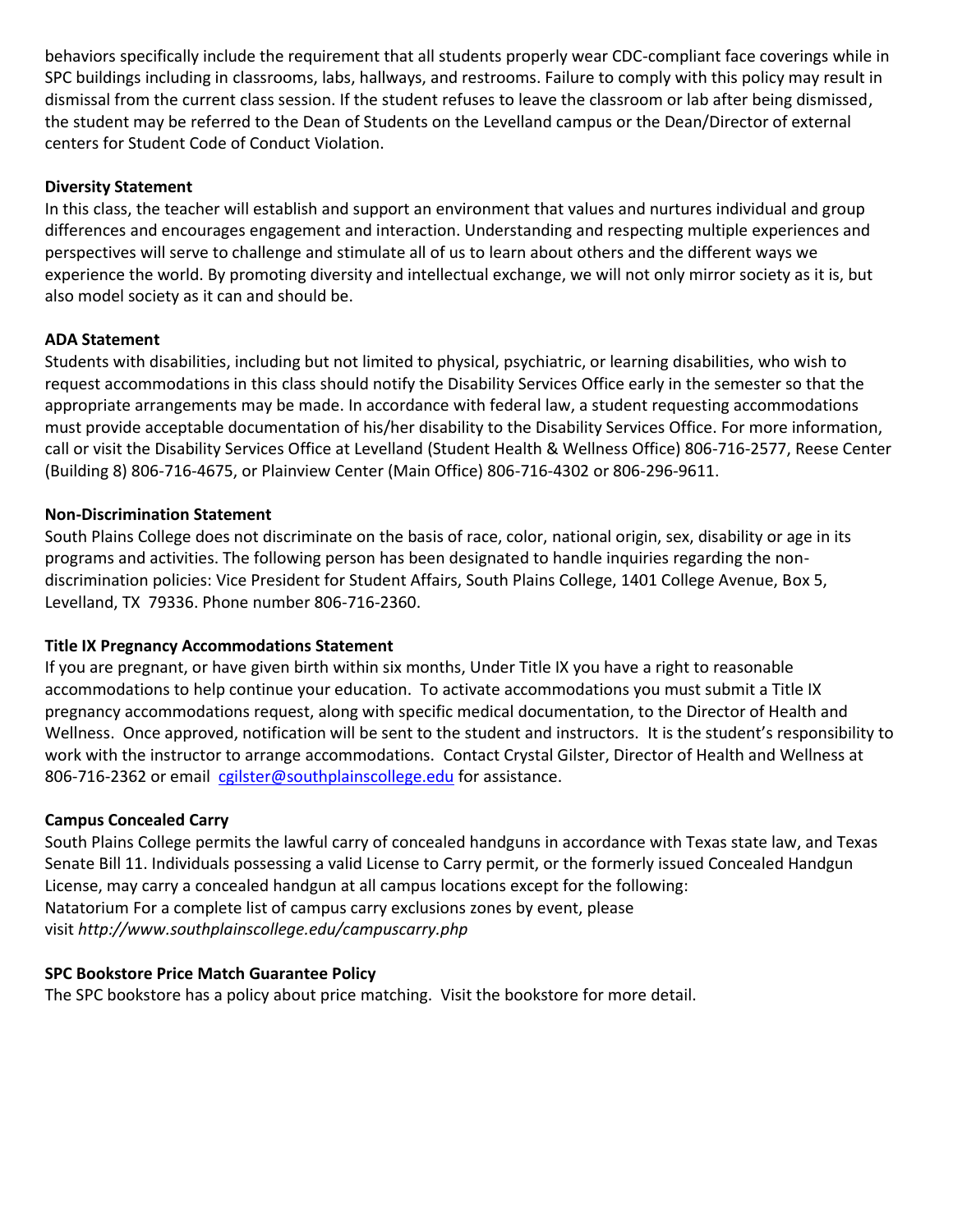| <b>Week</b>   | Week #                                                                                          | <b>In-Class Content</b>                                                      | <b>Weekly</b>                                                                   | <b>Online Work</b>                                                                                  |  |  |  |  |
|---------------|-------------------------------------------------------------------------------------------------|------------------------------------------------------------------------------|---------------------------------------------------------------------------------|-----------------------------------------------------------------------------------------------------|--|--|--|--|
| begins<br>on  |                                                                                                 |                                                                              | <b>Reading/Watching</b>                                                         | *All online assignments are<br>due at 11:59pm*                                                      |  |  |  |  |
| $24 -$<br>Aug | Week 1                                                                                          | Introductions &<br>Syllabus                                                  |                                                                                 | Story assignment due on<br>8/31                                                                     |  |  |  |  |
| $31 -$<br>Aug | Week 2                                                                                          | Communication<br>Principles                                                  | Chapter 1, 2<br>Listening TED Talk                                              | See Week 2 Folder<br>Quizzes 9/8                                                                    |  |  |  |  |
| 7-Sep         | Week 3                                                                                          | Resume & Cover Letter                                                        | Chapter 9<br><b>Watch Cover Letters</b><br>video if we don't have<br>time       | See Week 3 Folder<br>Quizzes 9/14<br>Resume & Cover Letter 9/15                                     |  |  |  |  |
| $14 -$<br>Sep | Week 4                                                                                          | Interviews<br>Illegal Interview<br>questions<br>Career Research<br>Interview | Chapter 6 pages<br>Interviewing Video                                           | See week 4 folder<br>Quizzes 9/22                                                                   |  |  |  |  |
|               | Test 1 opens 9/22 and closes 9/28 at midnight. Review all the quizzes before you take the test. |                                                                              |                                                                                 |                                                                                                     |  |  |  |  |
| $21 -$<br>Sep | Week 5                                                                                          | Speech Development<br><b>Introduction Speech</b>                             | Chapter 3<br>Chapter 4<br>Speech organization<br>video                          | Quizzes due 9/21<br>See Week 5 folder                                                               |  |  |  |  |
| $28 -$<br>Sep | Week 6                                                                                          | Outlines-bring rough<br>draft<br>Presentation aids<br>Delivery               | Chapter 8<br><b>TED Talk</b>                                                    | Quizzes due 9/28<br>See Week 6 Folder                                                               |  |  |  |  |
| 5-Oct         | Week 7                                                                                          | <b>Introduction Speech</b><br>Day                                            |                                                                                 | -Introduction Outline due<br>before class on speech day<br>Peer Feedback<br>Self Feedback due 10/13 |  |  |  |  |
| 12-Oct        | Week 8                                                                                          | Persuasion<br>Source citation                                                | Chapter 4/5 (selected<br>pages)<br>Chapter 7<br>Watch example speech            | Quizzes due 9/19<br>See Week 8 folder                                                               |  |  |  |  |
| 19-Oct        | Week 9                                                                                          | Logic<br>Bring rough draft                                                   |                                                                                 | See Week 9 folder<br>Quizzes due 10/26                                                              |  |  |  |  |
| $26$ -Oct     | Week 10                                                                                         | <b>Persuasive Speech Day</b>                                                 |                                                                                 | Persuasive Outline due<br>before class on speech day<br>Peer Feedback<br>Self-Feedback due 10/13    |  |  |  |  |
|               |                                                                                                 |                                                                              | Test 2 opens 10/27 and closes 10/3 at midnight. Review quizzes from weeks 5-10. |                                                                                                     |  |  |  |  |
| 2-Nov         | Week 11                                                                                         | Cultural<br>Communication                                                    | Chapter 11-<br>Intercultural/Gender                                             | See Week 11 folder<br>Quiz due 11/10                                                                |  |  |  |  |
| 9-Nov         | Week 12                                                                                         | <b>Handling Conflict</b>                                                     | Chapter 11-pages 109-<br>110                                                    | See Week 12 Folder<br>Quiz due 11/17                                                                |  |  |  |  |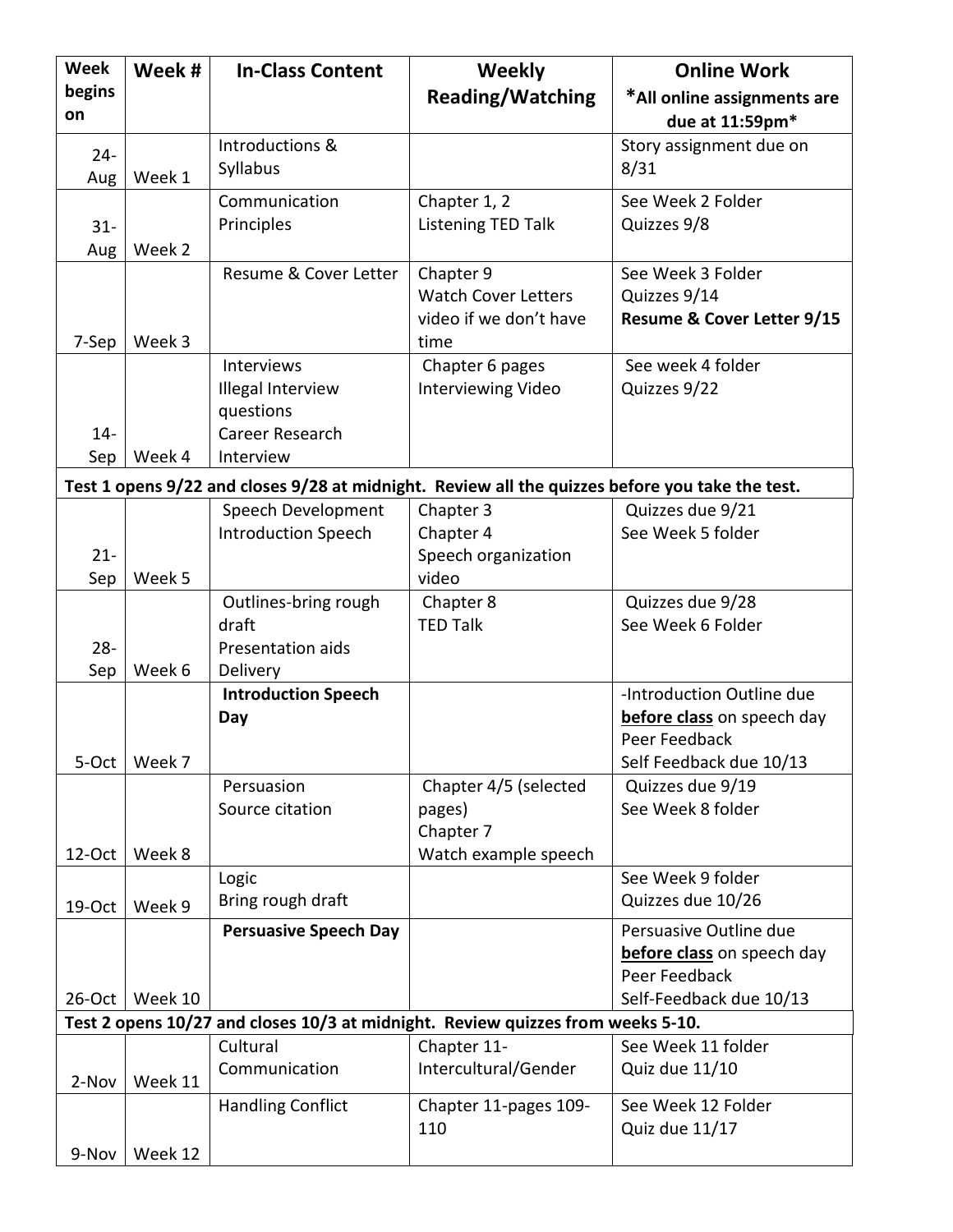| Week      | Week #  | <b>In-Class Content</b>                                                     | Weekly                  | <b>Online Work</b>          |  |
|-----------|---------|-----------------------------------------------------------------------------|-------------------------|-----------------------------|--|
| begins    |         |                                                                             | <b>Reading/Watching</b> | *All online assignments are |  |
| <b>on</b> |         |                                                                             |                         | due at 11:59pm*             |  |
|           |         | Collaborating in                                                            | Chapter 10              | See Week 13 Folder          |  |
| $16 -$    |         | Groups                                                                      |                         | Quiz due 11/24              |  |
| Nov       | Week 13 |                                                                             |                         |                             |  |
|           |         | Online group workday                                                        | Happy Thanksgiving!     | See Week 14 Folder          |  |
| $23 -$    |         |                                                                             |                         |                             |  |
| Nov       | Week 14 |                                                                             |                         |                             |  |
|           |         | Group Projects due at                                                       |                         | Group projects due12/4      |  |
| $30 -$    |         | the end of the week                                                         |                         |                             |  |
| Nov       | Week 15 |                                                                             |                         |                             |  |
|           |         | Test 3 opens 12/3 and closes on 12/9 at midnight. Review quizzes from weeks |                         |                             |  |
|           |         | $11 - 13.$                                                                  |                         |                             |  |
| 5-Dec     | Finals  |                                                                             |                         |                             |  |

#### **Important Notes**

1. **Cell phones and other technology**: We will occasionally use cell phones in class. At all other times, please turn off or put your phone on "airplane" or "do not disturb" mode and keep it out of sight. Many studies have found cell phone use to be an obstacle to learning in class. Cell phone use is a distraction to **all** members of the class—especially yourself. They distract me too. In addition, cognitive and behavioral scientists have found that electronic devices can erode the ability to concentrate. The ability to focus is highly correlated with educational and occupational success. In addition, many college students report feeling addicted to their cell phones. Consider this class to be an oasis from your device. Please read the following article to understand one of the main reasons I use this policy. To see more info, google: "Just having your cell phone in your possession can impair your learning, study suggests." [https://www.psypost.org/2018/05/just-cell-phone-possession](https://www.psypost.org/2018/05/just-cell-phone-possession-can-impair-learning-study-suggests-51228#:~:text=Cognitive%20Science-,Just%20having%20your%20cell%20phone%20in%20your,impair%20your%20learning%2C%20study%20suggests&text=New%20research%20on%20college%20students,impair%20learning%20during%20a%20lecture.)[can-impair-learning-study-suggests-51228#:~:text=Cognitive%20Science-](https://www.psypost.org/2018/05/just-cell-phone-possession-can-impair-learning-study-suggests-51228#:~:text=Cognitive%20Science-,Just%20having%20your%20cell%20phone%20in%20your,impair%20your%20learning%2C%20study%20suggests&text=New%20research%20on%20college%20students,impair%20learning%20during%20a%20lecture.)

[,Just%20having%20your%20cell%20phone%20in%20your,impair%20your%20learning%2C%20study%20suggests&text=New%20research%](https://www.psypost.org/2018/05/just-cell-phone-possession-can-impair-learning-study-suggests-51228#:~:text=Cognitive%20Science-,Just%20having%20your%20cell%20phone%20in%20your,impair%20your%20learning%2C%20study%20suggests&text=New%20research%20on%20college%20students,impair%20learning%20during%20a%20lecture.) [20on%20college%20students,impair%20learning%20during%20a%20lecture.](https://www.psypost.org/2018/05/just-cell-phone-possession-can-impair-learning-study-suggests-51228#:~:text=Cognitive%20Science-,Just%20having%20your%20cell%20phone%20in%20your,impair%20your%20learning%2C%20study%20suggests&text=New%20research%20on%20college%20students,impair%20learning%20during%20a%20lecture.)

If you have an emergency and you need to have your phone available, please let me know. If I see you on your phone, I will ask you once (if at all possible, privately) to please put your phone away. If your phone continues to be a problem, I reserve the right to count you absent that day. Being on your phone for much of class means you are in class in body only.

- **2. Quizzes and tests are taken on Blackboard. Deadlines for quizzes and test are ALMOST ALWAYS Tuesday at 11:59pm.**
- **3. If you wait until the last hour to take a TEST, do not expect me to be able to fix it for you or allow you to take the TEST after the deadline.**
- 4. All written assignments must be turned in by **the beginning of class** on the day the assignment is due in order to be accepted as on time.
- 5. If you do not hand in an assignment at the beginning of class, 10 percentage points will be deducted for each day (including weekends) it is late. So, it is best to email me the assignment as soon as it is complete.
- 6. Students, check your SPC email often, or forward it to the email address you check regularly.
- 7. Students have ONE WEEK after a grade or absence is posted to discuss the grade with me. After such date, the grade will not be changed.
- 8. Students must come to class daily with a notebook or printed notes and a pen or pencil. If you are not prepared, you may be marked absent.
- 9. Laptops may not be used to take notes in class due to social network abusers.
- 10. No tobacco products allowed in this classroom.
- 11. Students may only make up presentations for full points in the event of sickness or the death of a family member and in both cases must provide proof. In the case of sickness, a doctor's note is required to make up a speech. In the event of a funeral, the funeral program or obituary is required. **If you miss doing your presentation for any other reason, 20 points will be deducted.**
- 12. **Nov. 19** is the last day for a student to drop a course with a W or a professor to drop you with an X or XF.
- 13. **If you have something happen during the semester which makes you miss class for more than one day, please let me know a little about your situation as soon as possible. Don't wait! Sending an email to let me know what is going on is much better than just waiting and showing up after being gone from class for a week.**